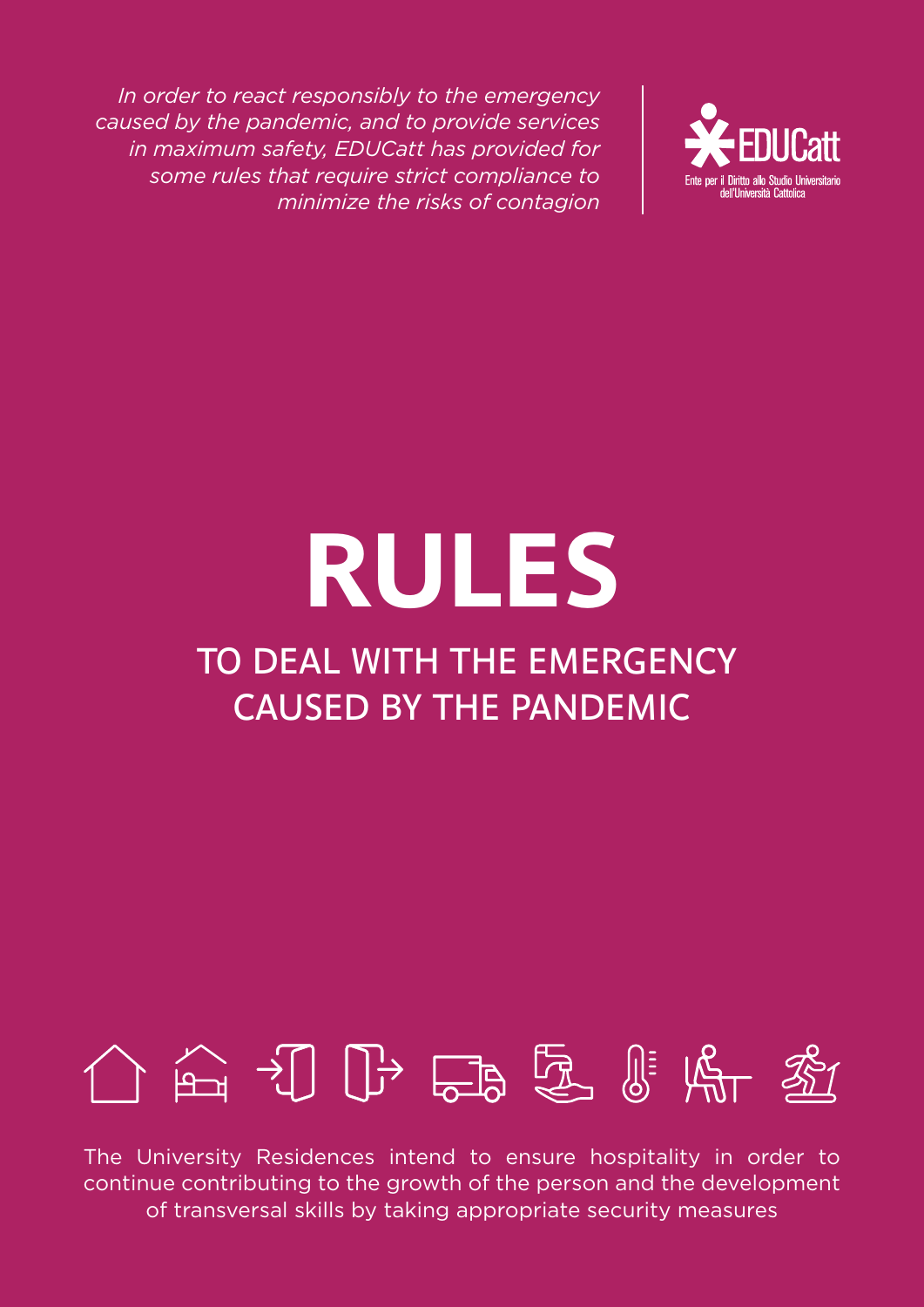

### **THE UNIVERSITY RESIDENCES INTEND TO ENSURE HOSPITALITY IN ORDER TO CONTINUE CONTRIBUTING TO THE GROWTH OF THE PERSON AND THE DEVELOPMENT OF TRANSVERSAL SKILLS BY TAKING APPROPRIATE SECURITY MEASURES**

## **FIRST RE-ENTRY INTO STRUCTURE**

- It is necessary to fill in and send, in advance, a **descriptive statement** of any **contacts with symptomatic** or infected people and/or of any situations that may have generated a risk of contagion. **01**
- All people with chronic illnesses or immunodepression states are strongly recommended to **check** with their general practitioner to ensure that there are **no contraindications to community life**. **02**
- Students who have shown symptoms and who have been quarantined should, if possible, enclose the **certification received from the health care company**. **03**
- The students who have already tested positive for Coronavirus infection must also enclose a **medical document** that certifies that the swab has been negativeized in the manner prescribed and issued by the relevant territorial prevention department. **04**
- After the first return, **in case of subsequent prolonged absence from the structure**, the Management of the Residence — in agreement with EDUCatt — will consider whether to request the same declaration again. **05**

### **COLLECTION OF PERSONAL EFFECTS**

Students who have returned to their residence must **apply to EDUCatt** for **authorization**, in agreement with the Management of the Residence, and arrange how and when to collect their personal belongings.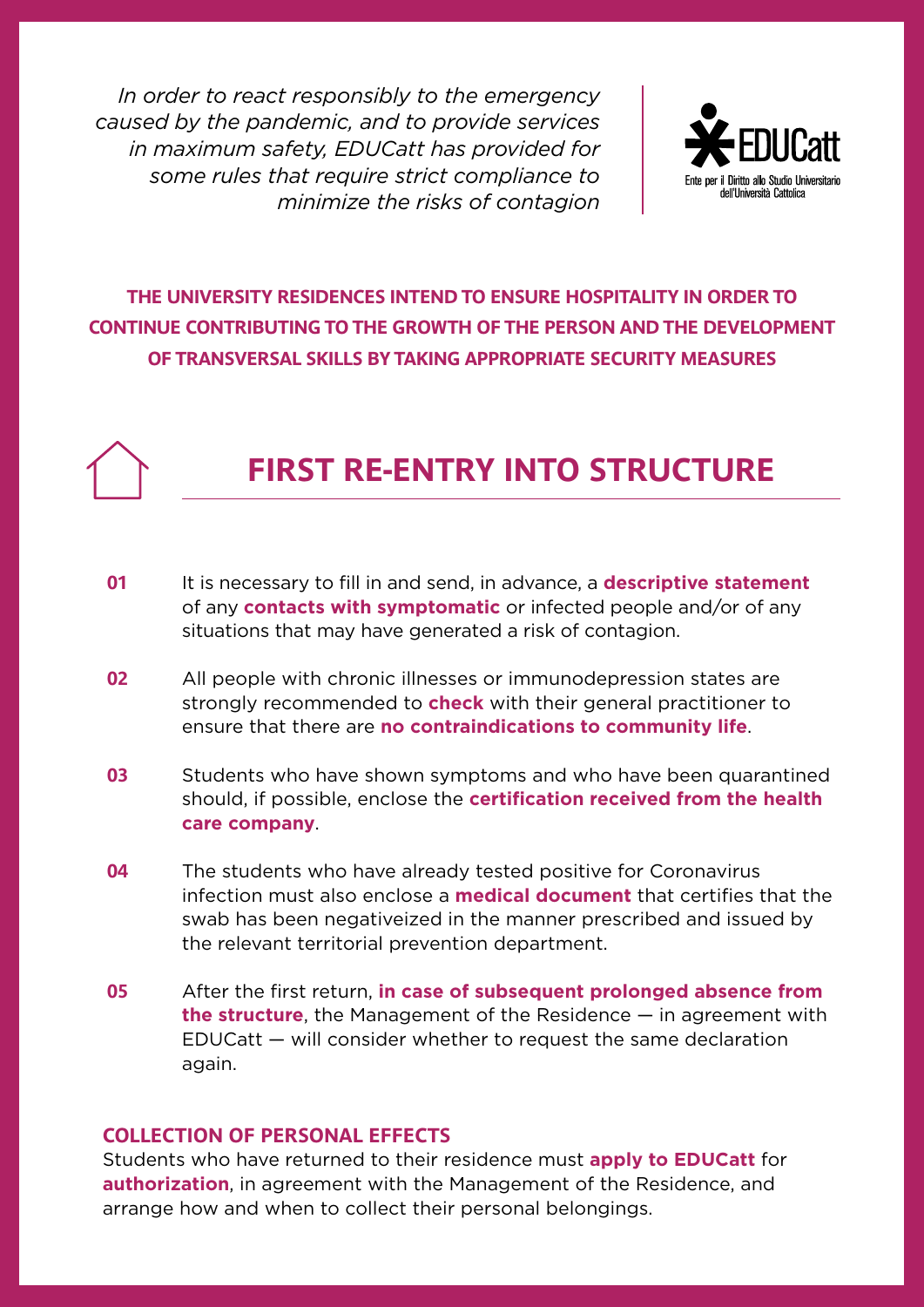

**THE UNIVERSITY RESIDENCES INTEND TO ENSURE HOSPITALITY IN ORDER TO CONTINUE CONTRIBUTING TO THE GROWTH OF THE PERSON AND THE DEVELOPMENT OF TRANSVERSAL SKILLS BY TAKING APPROPRIATE SECURITY MEASURES**



## **STAY IN THE FACILITY**

- Each guest will be subjected to **daily temperature measurement**. **01**
- If their **temperature exceeds 37.5°**, guests must stay in their room. They will make immediate contact with the facility doctor and/or their general practitioner in order to receive indications regarding **self-isolation in quarantine**, any **treatment** to be followed, and the need to alert the competent health authorities. **02**



# **EXIT FROM THE FACILITY**

- It is forbidden to leave the Residence except in **cases of extreme necessity**, and in any case governed by the regulations in force. **01**
- Those who go out must make **use of a mask**, and of **other personal protective equipment** that may be necessary, paying particular attention to the use of public transport, to meeting other people and visiting other places. **02**
- **Upon return to the facility**, it will be obligatory to: **03**
	- **•** immediately **clean hands** according to the instructions provided by the Ministry and the WHO;
	- **• change the clothing and footwear**, with others intended only for use inside the facility;
	- **• air the clothing and footwear used** outside the structure, taking care there is no contamination with other clean clothing.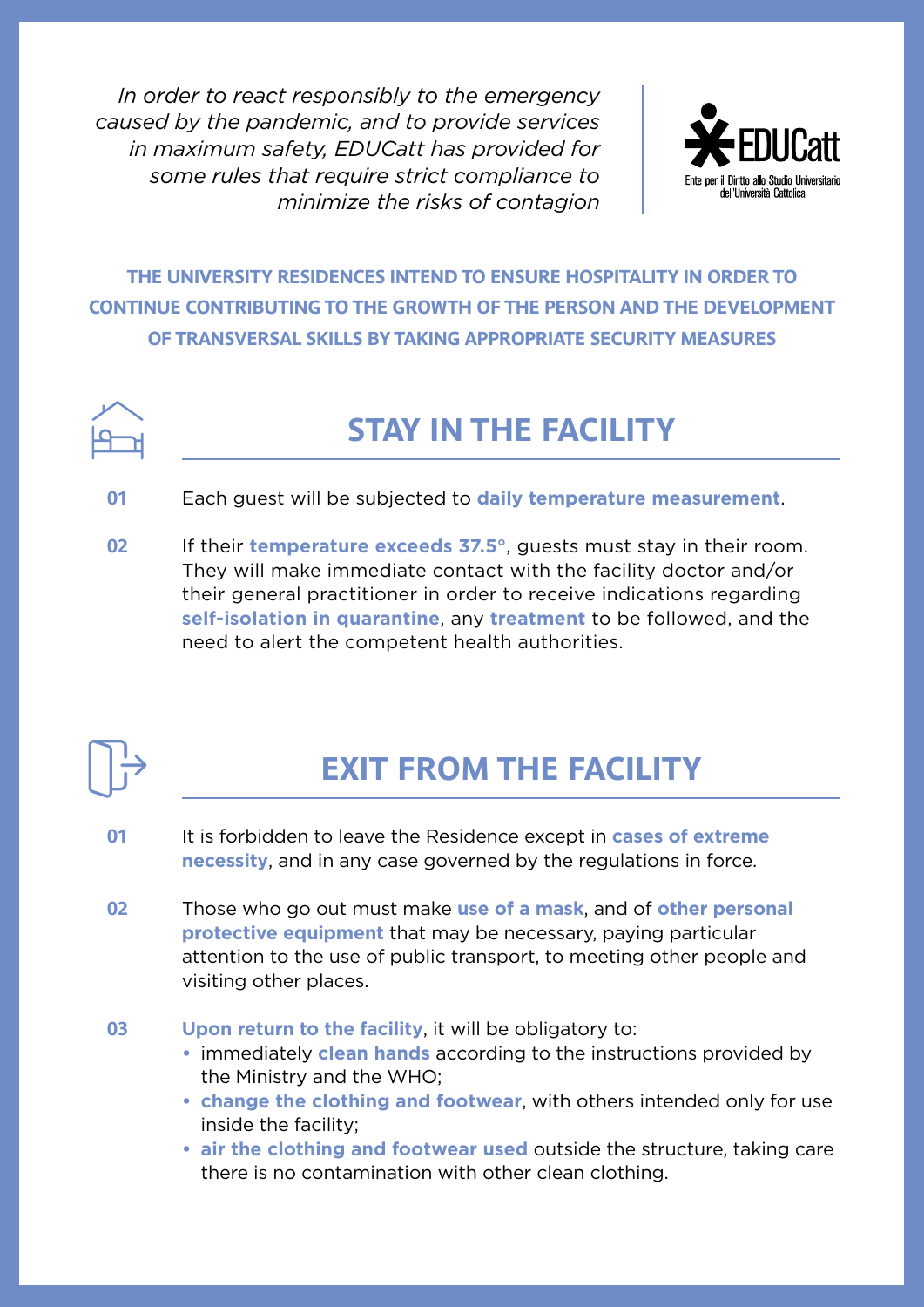

### **THE UNIVERSITY RESIDENCES INTEND TO ENSURE HOSPITALITY IN ORDER TO CONTINUE CONTRIBUTING TO THE GROWTH OF THE PERSON AND THE DEVELOPMENT OF TRANSVERSAL SKILLS BY TAKING APPROPRIATE SECURITY MEASURES**



### **ENTRANCE OF EXTERNAL VISITORS**

- Access to external visitors, be they family, friends or acquaintances, is to be considered excluded except for **exceptional reasons** and **subject to authorization** by the Management. **01**
- If authorized, they will have **to comply with all the rules** provided for internal guests; students are co-responsible for the behaviour adopted by those who enter the facility to visit them, and will have to ensure compliance with the rules. **02**

#### **When entering the facility, external visitors must: 03**

- **•** provide immediate **cleaning of hands** according to the instructions provided by the Ministry and the WHO;
- **• wear** a mask and other necessary **personal protective equipment**;
- **•** go to the **limited** and defined **areas** near the entrance, used for this purpose only, which will be sanitised daily. It is forbidden to go to any other room in the facility;
- **•** use **dedicated toilets** which will be sanitised on a daily basis. It is absolutely forbidden to use the toilets for internal guests.
- **External visitors** who ask to enter the facility are informed, in advance, of the impossibility to access the facility for those who, in the last 14 days, have had contact with individuals tested positive for the Coronavirus, or who come from areas at risk. External visitors will be subjected to **body temperature** control and, if it exceeds 37.5°, they will not be allowed access to the facility. Visitors who have already tested positive for Coronavirus infection must declare that they are in possession of a **medical certificate** showing that the swab has resulted **negative** according to the procedures provided for and issued by the relevant territorial prevention department. **04**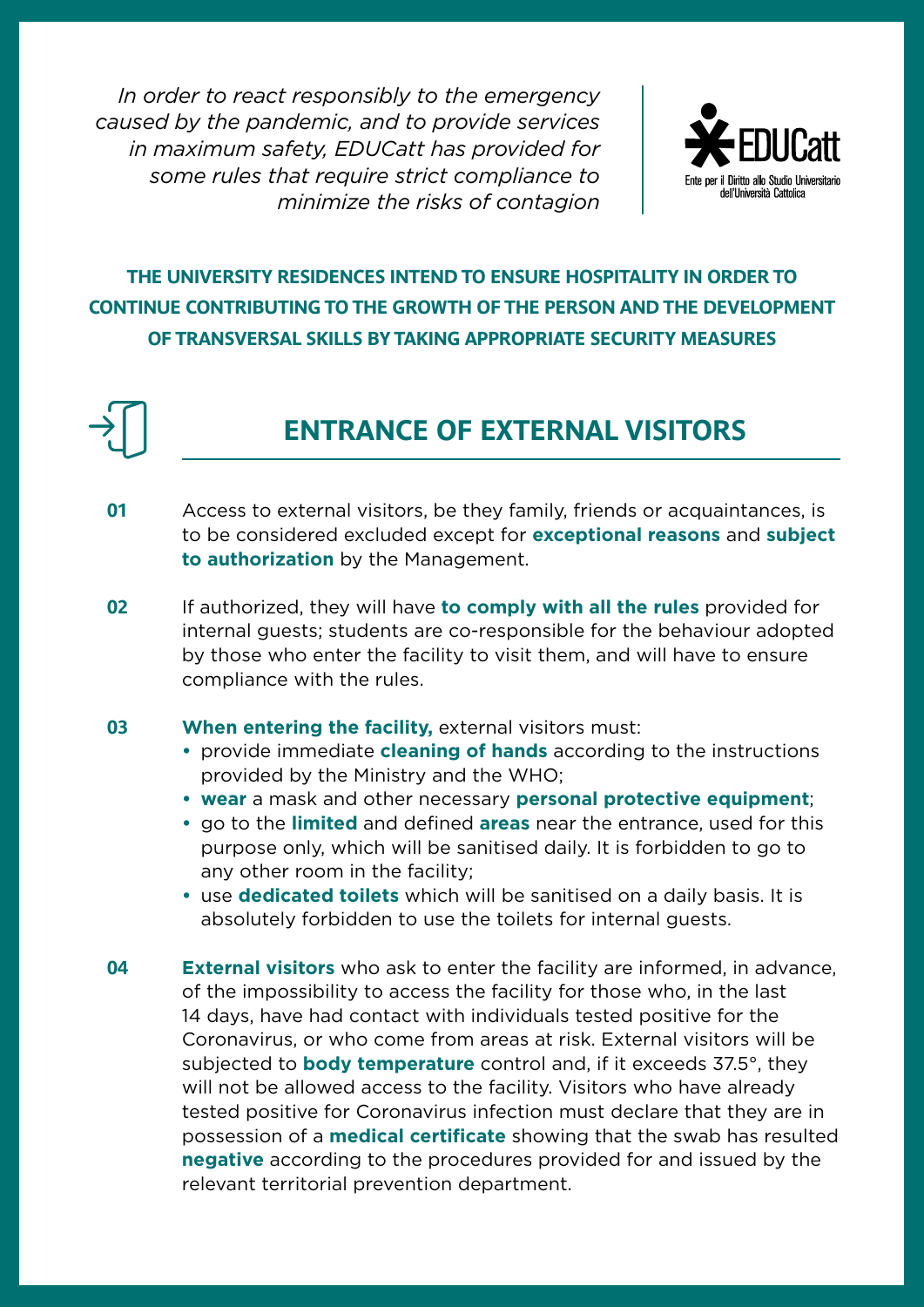

### **THE UNIVERSITY RESIDENCES INTEND TO ENSURE HOSPITALITY IN ORDER TO CONTINUE CONTRIBUTING TO THE GROWTH OF THE PERSON AND THE DEVELOPMENT OF TRANSVERSAL SKILLS BY TAKING APPROPRIATE SECURITY MEASURES**



### **ENTRY INTO THE STRUCTURE OF SUPPLIERS / EXTERNAL PERSONNEL**

- For the access of suppliers and external personnel, entry, transit and exit procedures are identified, using **predefined modes**, **routes** and **timing**. If possible, the drivers of the means of transport must remain **on board their vehicles** and, for the necessary loading and unloading activities, the carrier must wear the appropriate **personal protective equipment** and adhere to the strict **interpersonal distance of 1.5 metres**. **01**
- Suppliers and external personnel, compatibly with the tasks entrusted to them, are only allowed access to **limited areas** of the facility. **02**
- **Toilet facilities dedicated** to them must be identified, as it is absolutely forbidden to use those intended for students, which are ensured adequate daily cleaning. **03**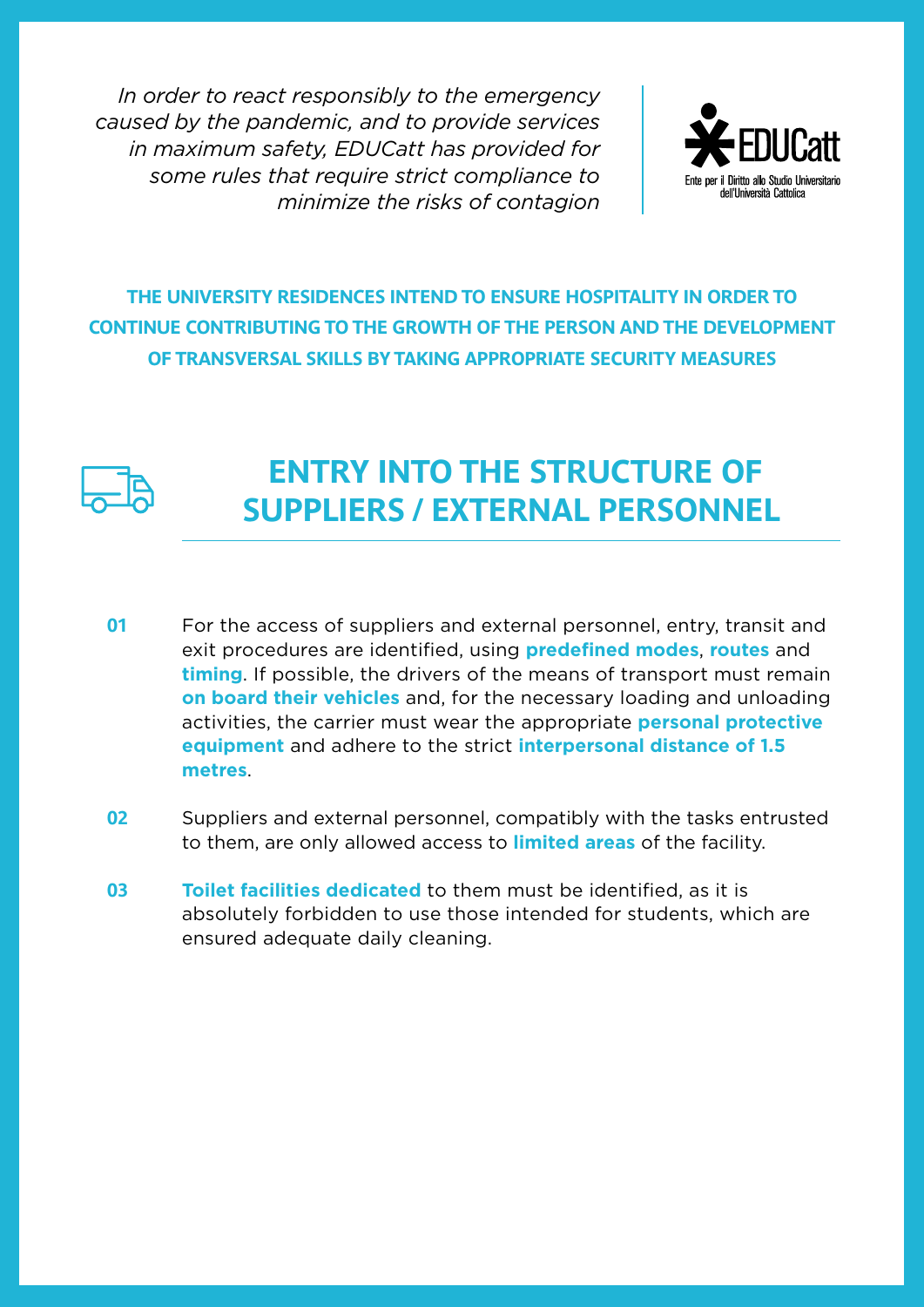

### **THE UNIVERSITY RESIDENCES INTEND TO ENSURE HOSPITALITY IN ORDER TO CONTINUE CONTRIBUTING TO THE GROWTH OF THE PERSON AND THE DEVELOPMENT OF TRANSVERSAL SKILLS BY TAKING APPROPRIATE SECURITY MEASURES**



# **PERSONAL HYGIENE PRECAUTIONS**

- Suitable hand **cleaning products**, such as specific dispensers located in easily identifiable places, are provided. **Frequent cleaning of the hands** with soap and water is also recommended. **01**
- The presence of bathrooms used in common does not constitute a particularly risky environment; however, the **sanitation service** is **enhanced** and there are tools available to everyone (e.g., soap, sanitizing gel, etc.). **02**
- The frequency of periodic room cleaning has been increased. Guests are warmly invited to **respect** the **hygiene of their room** with particular attention. **03**



# **MANAGEMENT OF A SYMPTOMATIC PERSON**

In case of symptoms, it is necessary for guests to:

- **Report** fever and/or other symptoms of respiratory infection to the Management **immediately**. **01**
- **Remain isolated** in their room and wait for contact with the competent health authorities, the activation of procedures for the safe management of meals, the hygienic aspects of the person and the quarantine environment. **02**
- Follow the instructions about the **spaces** intended for **exclusive use** (e.g., bathroom), about how to use individual safety devices and possible **pharmacological therapies**. **03**